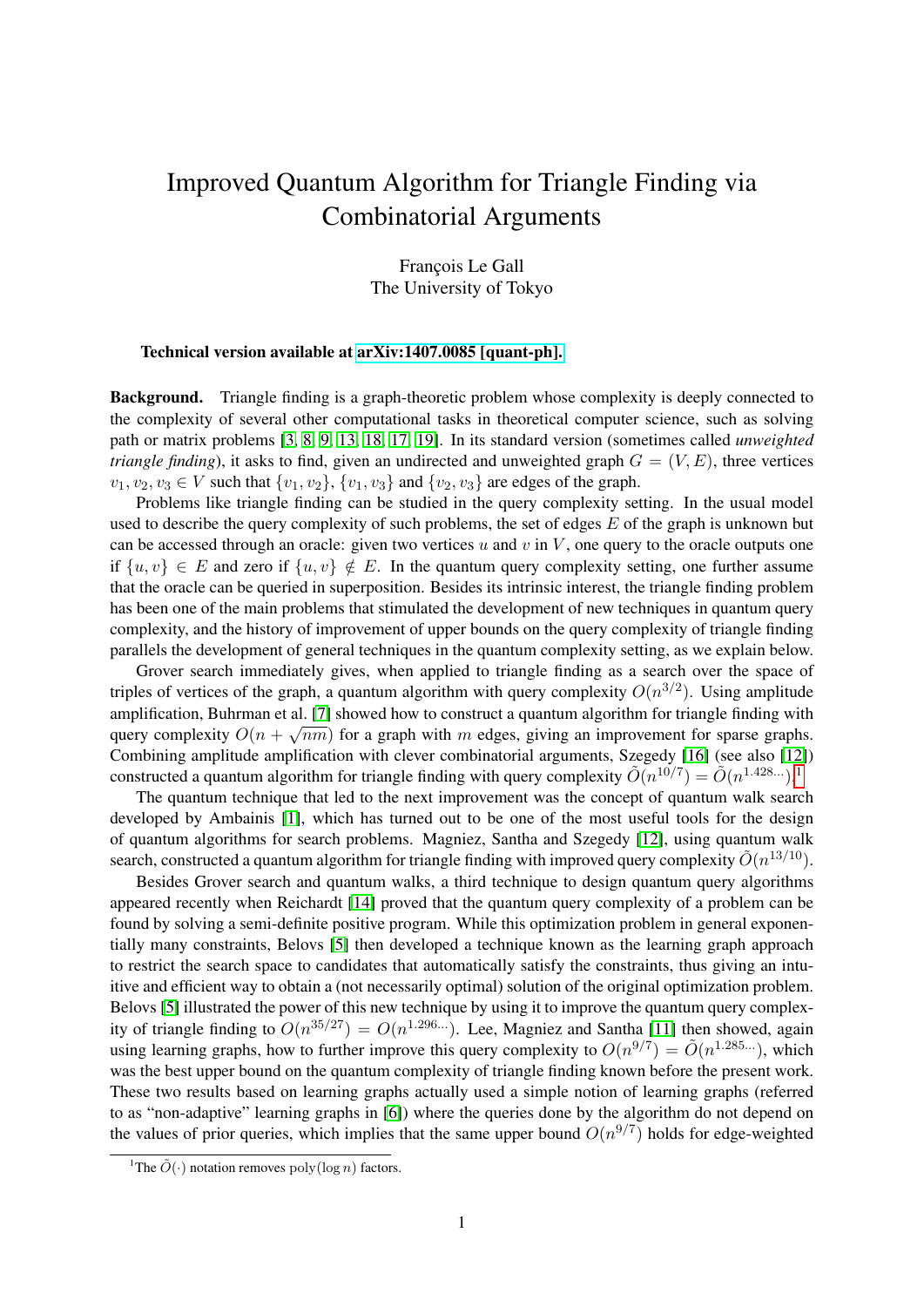versions of the triangle finding problem<sup>[2](#page-1-0)</sup> as well. Jeffery, Kothari and Magniez [\[10\]](#page-3-12) showed how this complexity can also be achieved, up to polylogarithmic factors, using quantum walks by introducing the concept of nested quantum walks.

The best known lower bound on the quantum query complexity of triangle finding is the trivial  $\Omega(n)$ . Belovs and Rosmanis [\[6\]](#page-3-11) recently showed that any quantum algorithm (i.e., not necessarily based on Learning graphs) solving the edge-weighted triangle finding problem requires  $\Omega(n^{9/7})/\sqrt{n}$  $log n)$  queries. Since a non-adaptive learning graph does not treat differently the unweighted triangle finding problem and its weighted versions, as mentioned above, this lower bound for the weighted case implies that any quantum algorithm for unweighted triangle finding constructed using a non-adaptive learning graph requires  $\Omega(n^{9/7}/\sqrt{\log n})$  queries as well, which matches, up to logarithmic factors, the best known upper bound described in the previous paragraph. Practically, this means that, in order to improve by more than  $\frac{1}{2}$ a  $1/\sqrt{\log n}$  factor the  $O(n^{9/7})$ -query upper bound on the quantum query complexity of triangle finding, one need to take in consideration the difference between the unweighted triangle finding problem and its edge-weighted version. Moreover, if the learning graph approach is used, then the learning graph constructed must be adaptive. While a concept of adaptive learning graph has been developed by Belovs and used to design a new quantum algorithm for the  $k$ -distinctness problem [\[4\]](#page-3-13), so far no application of this approach to the triangle finding problem has been discovered.

**Statement of our result.** In this work we show that it is possible to overcome the  $\Omega(n^{9/7})\sqrt{ }$  $\overline{\log n})$ barrier, and obtain the following result.

<span id="page-1-1"></span>Theorem 1. *There exists a quantum algorithm that, given as input the oracle of an unweighted graph* G *on n vertices, outputs a triangle of G with probability at least*  $2/3$  *if a triangle exists, and uses*  $\tilde{O}(n^{5/4})$ *queries to the oracle.*

This result shows, for the first time, that in the quantum setting the standard (i.e., unweighted) triangle finding problem is easier than its edge-weighted versions, and thus sheds light on the fundamental difference between these two problems. Indeed, while in the classical time complexity setting evidences exist suggesting that the unweighted version is easier (see, e.g.,  $[13, 18]$  $[13, 18]$ ), Theorem [1,](#page-1-1) combined with the lower bound by Belovs and Rosmanis [\[6\]](#page-3-11), enables us to give a separation between the quantum query complexities of these two problems.

Naturally, our result exploits the difference between the triangle finding problem and its weighted versions. Our approach does not rely on learning graphs or nested quantum walks, the techniques that were used to obtain the previous best known upper bound. Instead, it relies on combinatorial ideas that exploit the fact that the graph is unweighted, as needed in any attempt to break the  $\Omega(n^{9/7}/\sqrt{\log n})$ barrier, combined with Grover search, quantum search with variable costs [\[2\]](#page-3-14), and usual quantum walks over Johnson graphs. Our quantum algorithm is highly adaptive, in that all later queries depend on the results of the queries done in at a preliminary stage by the algorithm. This gives another example of separation between the query complexity obtained by adaptive quantum query algorithms and the best query complexity that can be achieved using non-adaptive learning graphs (which is  $\Omega(n^{9/7}/\sqrt{\log n})$  for triangle finding, as mentioned above), and thus sheds light on limitations of the non-adaptive learning graph approach for graph-theoretical problems such as triangle finding.

**Overview of our quantum algorithm.** Let  $G = (V, E)$  denote the undirected and unweighted graph that is the input of the triangle finding problem, and write  $n = |V|$ . For any set  $Y \subseteq V$ , we use the notation  $\mathcal{E}(Y) = \{ \{u, v\} \mid u, v \in Y \}$  to represent the set of unordered pairs of elements in Y. For any vertex  $u \in V$ , we denote  $N_G(u) = \{v \in V \mid \{u, v\} \in E\}$  the set of neighbors of u.

The algorithm first takes a set  $X \subseteq V$  consisting of  $\Theta(\sqrt{n} \log n)$  vertices chosen uniformly at random from  $V$ , and checks if there exists a triangle of  $G$  with a vertex in  $X$ . This can be checked, with

<span id="page-1-0"></span> $2$ Weighted versions of the triangle finding problem ask to find three vertices in the graph such that the sum of the weights of the corresponding three edges satisfy some condition (e.g., they sum to zero).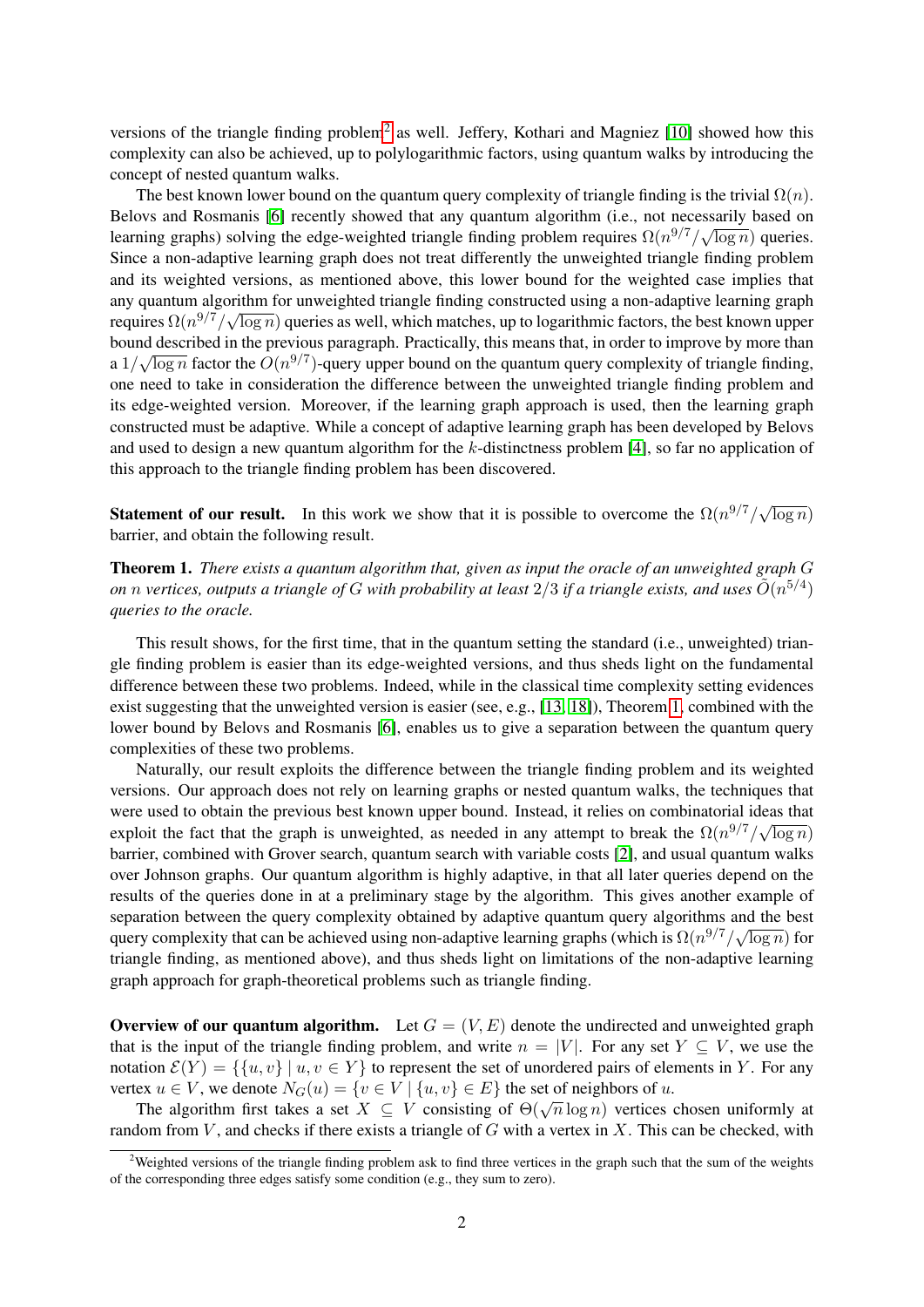high probability, using Grover search in

$$
O\left(\sqrt{|X|\times |\mathcal{E}(V)|}\right)=\tilde O\left(n^{5/4}\right)
$$

queries. Define  $S = \bigcup_{u \in X} \mathcal{E}(N_G(u))$ . If no triangle has been reported, we know that any triangle of G must have an edge in the set  $\mathcal{E}(V) \backslash S$ . Note that the above preliminary step has already been used in prior works, in particular related to the design of combinatorial algorithms for Boolean matrix multiplication (e.g., [\[3,](#page-3-0) [15\]](#page-3-15)) and even in the design of the  $\tilde{O}(n^{10/7})$ -query quantum algorithm for triangle finding in [\[12,](#page-3-6) [16\]](#page-3-5). We now explain how to check whether  $\mathcal{E}(V) \setminus S$  contains an edge of a triangle or not, which is the novel contribution of our work.

For any set  $Y \subseteq V$  and any  $w \in V$ , let us define the set  $\Delta_G(X, Y, w) \subseteq \mathcal{E}(Y)$  as follows:

$$
\Delta_G(X, Y, w) = \mathcal{E}(Y \cap N_G(w)) \setminus S.
$$

It is easy to see that, with high probability on the choice of  $X$ , this set will be "sparse". We will not give the precise definition of sparsity here, but instead describe our algorithm in the following ideal (but still typical) situation: there exists a positive constant  $c$  such that

<span id="page-2-0"></span>
$$
|\Delta_G(X, Y, w)| \le \frac{c|Y|^2}{\sqrt{n}} \quad \text{for all } Y \subseteq V \text{ and } w \in V. \tag{1}
$$

Remember that we now want to check if  $\mathcal{E}(V) \setminus S$  contains an edge of a triangle. Our key observation is the following. Given a vertex  $w \in V$  and a set  $B \subseteq V$  of size  $\lceil \sqrt{n} \rceil$  such that  $\Delta_G(X, B, w)$  is known, we can check if there exists a pair  $\{v_1, v_2\} \in \mathcal{E}(B) \setminus S$  such that  $\{v_1, v_2, w\}$  is a triangle of G with

$$
O\left(\sqrt{|\Delta_G(X,B,w)|}\right) = O\left(\sqrt{\frac{c|B|^2}{\sqrt{n}}}\right) = O(n^{1/4})
$$

queries using Grover search and Condition [\(1\)](#page-2-0), since such  $\{v_1, v_2\}$  exists if and only if  $\Delta_G(X, B, w) \cap$  $E \neq \emptyset$ . The remarkable point here is that, if there were no sparsity condition on  $\Delta_G(X, B, w)$  then this  $\Delta B \neq \emptyset$ . The remarkable point here is that, if there were no sparsity condition on  $\Delta G(\Lambda, D, w)$  then this search would require  $\Theta(\sqrt{|B|^2}) = \Theta(\sqrt{n})$  queries. This improvement from  $\sqrt{n}$  to  $n^{1/4}$  is one of the main reasons why we obtain an algorithm for triangle finding with query complexity  $\tilde{O}(n^{5/4})$  instead of  $O(n^{3/2})$  using straightforward quantum search.

The main difficulty when trying to exploit the above observation is that we not only want now to find a vertex w and a set B for which there exists  $\{v_1, v_2\} \in \mathcal{E}(B) \setminus S$  such that  $\{v_1, v_2, w\}$  is a triangle, we also need to construct the set  $\Delta_G(X, B, w)$ , which requires additional queries. To deal with this problem, we use a quantum walk over a Johnson graph, which enables us to implement the construction of  $\Delta_G(X, B, w)$  concurrently to the search of B and w. By carefully analyzing the resulting quantum walk algorithm, we can show that the improvement by a factor  $n^{1/4}$  described in the previous paragraph is still preserved as long as we have enough prior information about the set  $S$  when executing the walk.

The difficulty now is that loading enough information about  $S$  during the execution of the quantum walk is too costly. Moreover, constructing S before executing the quantum walk requires  $\Theta(n^{3/2})$ queries, which is too costly as well. To solve this difficulty, we first search, using another quantum walk on another Johnson graph, a set  $A \subseteq V$  of size  $\lceil n^{3/4} \rceil$  such that  $\left(\bigcup_{w \in V} \Delta_G(X, A, w)\right) \cap E \neq \emptyset$ , and concurrently construct the set  $\mathcal{E}(A) \setminus S$ . We then do exactly as in the previous paragraph, but taking B as a subset of A instead of as a subset of V. Since  $\Delta_G(X, B, w)$  can be created efficiently from the knowledge of  $\mathcal{E}(A) \setminus S$ , and  $\mathcal{E}(A) \setminus S$  is available in the memory of the new quantum walk, the problem mentioned in the previous paragraph is solved. By carefully designing the new quantum walk, we can show that its query complexity is sufficiently small.

To summarize, we obtain a (four-level) recursive procedure involving quantum walks that checks if  $\mathcal{E}(V) \setminus S$  contains an edge of a triangle, and thus checks if G contains a triangle. Several technical difficulties arise when analyzing the performance of this recursive quantum algorithm and showing that its query complexity is  $\tilde{O}(n^{5/4})$ , especially when Condition [\(1\)](#page-2-0) does not hold. They are dealt with by using additional quantum techniques, such as quantum search with variable costs [\[2\]](#page-3-14), estimating the size of the involved sets by random sampling, and proving several concentration bounds.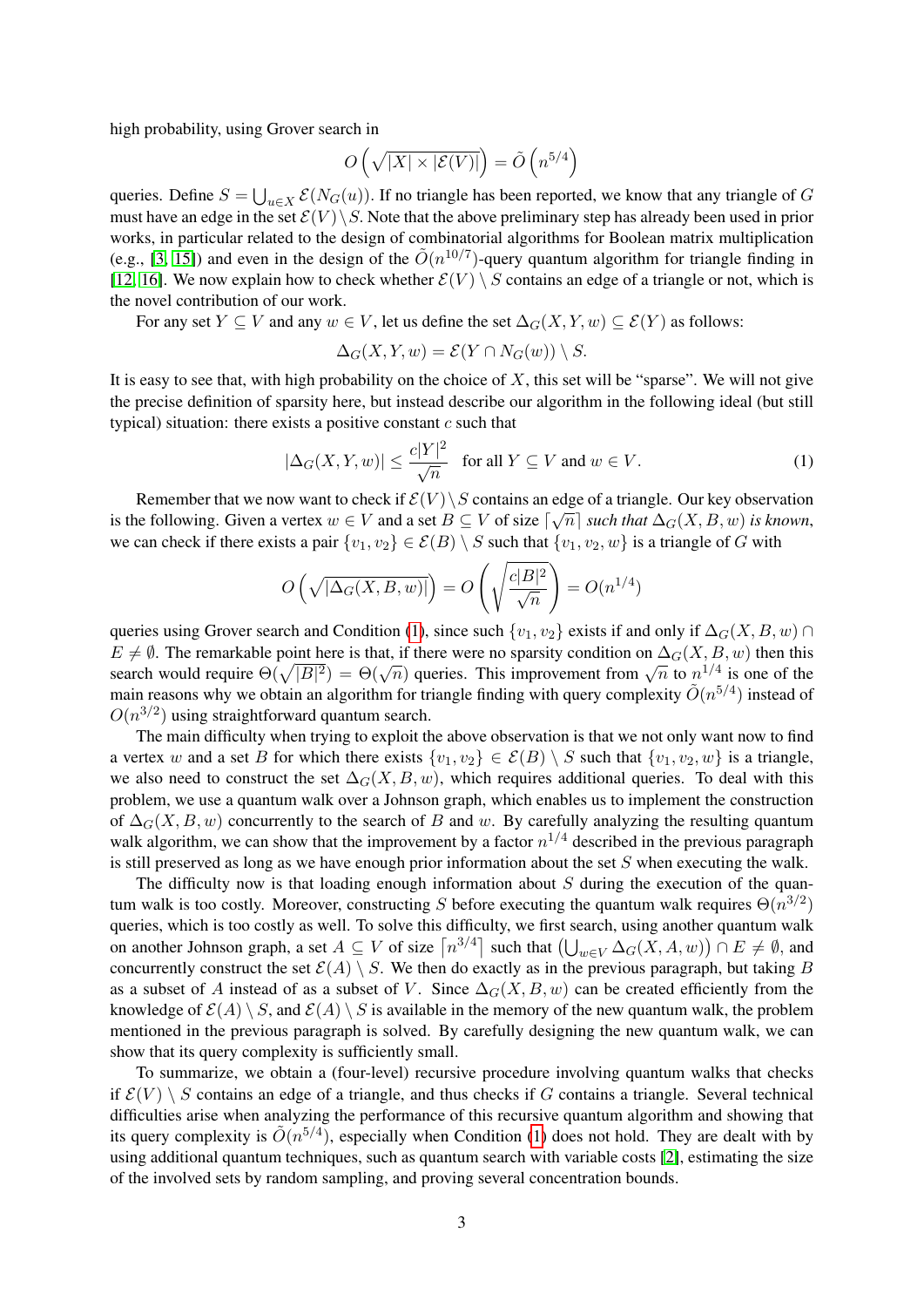## References

- <span id="page-3-7"></span>[1] AMBAINIS, A. Quantum walk algorithm for element distinctness. *SIAM Journal on Computing 37*, 1 (2007), 210–239.
- <span id="page-3-14"></span>[2] AMBAINIS, A. Quantum search with variable times. *Theory of Computing Systems 47*, 3 (2010), 786–807.
- <span id="page-3-0"></span>[3] BANSAL, N., AND WILLIAMS, R. Regularity lemmas and combinatorial algorithms. *Theory of Computing 8*, 1 (2012), 69–94.
- <span id="page-3-13"></span>[4] BELOVS, A. Learning-graph-based quantum algorithm for k-distinctness. In *Proceedings of the 53rd Symposium on Foundations of Computer Science* (2012), pp. 207–216.
- <span id="page-3-9"></span>[5] BELOVS, A. Span programs for functions with constant-sized 1-certificates: extended abstract. In *Proceedings of the 44th Symposium on Theory of Computing* (2012), pp. 77–84.
- <span id="page-3-11"></span>[6] BELOVS, A., AND ROSMANIS, A. On the power of non-adaptive learning graphs. In *Proceedings of the 28th Conference on Computational Complexity* (2013), pp. 44–55.
- <span id="page-3-4"></span>[7] BUHRMAN, H., DÜRR, C., HEILIGMAN, M., HØYER, P., MAGNIEZ, F., SANTHA, M., AND DE WOLF, R. Quantum algorithms for element distinctness. *SIAM Journal on Computing 34*, 6 (2005), 1324–1330.
- <span id="page-3-1"></span>[8] CZUMAJ, A., AND LINGAS, A. Finding a heaviest vertex-weighted triangle is not harder than matrix multiplication. *SIAM Journal on Computing 39*, 2 (2009), 431–444.
- <span id="page-3-2"></span>[9] ITAI, A., AND RODEH, M. Finding a minimum circuit in a graph. *SIAM Journal on Computing 7*, 4 (1978), 413–423.
- <span id="page-3-12"></span>[10] JEFFERY, S., KOTHARI, R., AND MAGNIEZ, F. Nested quantum walks with quantum data structures. In *Proceedings of the 24th Annual ACM-SIAM Symposium on Discrete Algorithms* (2013), pp. 1474–1485.
- <span id="page-3-10"></span>[11] LEE, T., MAGNIEZ, F., AND SANTHA, M. Improved quantum query algorithms for triangle finding and associativity testing. In *Proceedings of the 24th Annual ACM-SIAM Symposium on Discrete Algorithms* (2013), pp. 1486–1502.
- <span id="page-3-6"></span>[12] MAGNIEZ, F., SANTHA, M., AND SZEGEDY, M. Quantum algorithms for the triangle problem. *SIAM Journal on Computing 37*, 2 (2007), 413–424.
- <span id="page-3-3"></span>[13] PATRASCU, M. Towards polynomial lower bounds for dynamic problems. In *Proceedings of the 42nd Symposium on Theory of Computing* (2010), pp. 603–610.
- <span id="page-3-8"></span>[14] REICHARDT, B. Span programs and quantum query complexity: The general adversary bound is nearly tight for every Boolean function. In *Proceedings of the 50th Symposium on Foundations of Computer Science* (2009), pp. 544–551.
- <span id="page-3-15"></span>[15] SCHNORR, C.-P., AND SUBRAMANIAN, C. R. Almost optimal (on the average) combinatorial algorithms for Boolean matrix product witnesses, computing the diameter (extended abstract). In *Proceedings of the 2nd workshop on Randomization and Approximation Techniques in Computer Science* (1998), pp. 218–231.
- <span id="page-3-5"></span>[16] SZEGEDY, M. On the quantum query complexity of detecting triangles in graphs. arXiv:quantph/0310107, 2003.